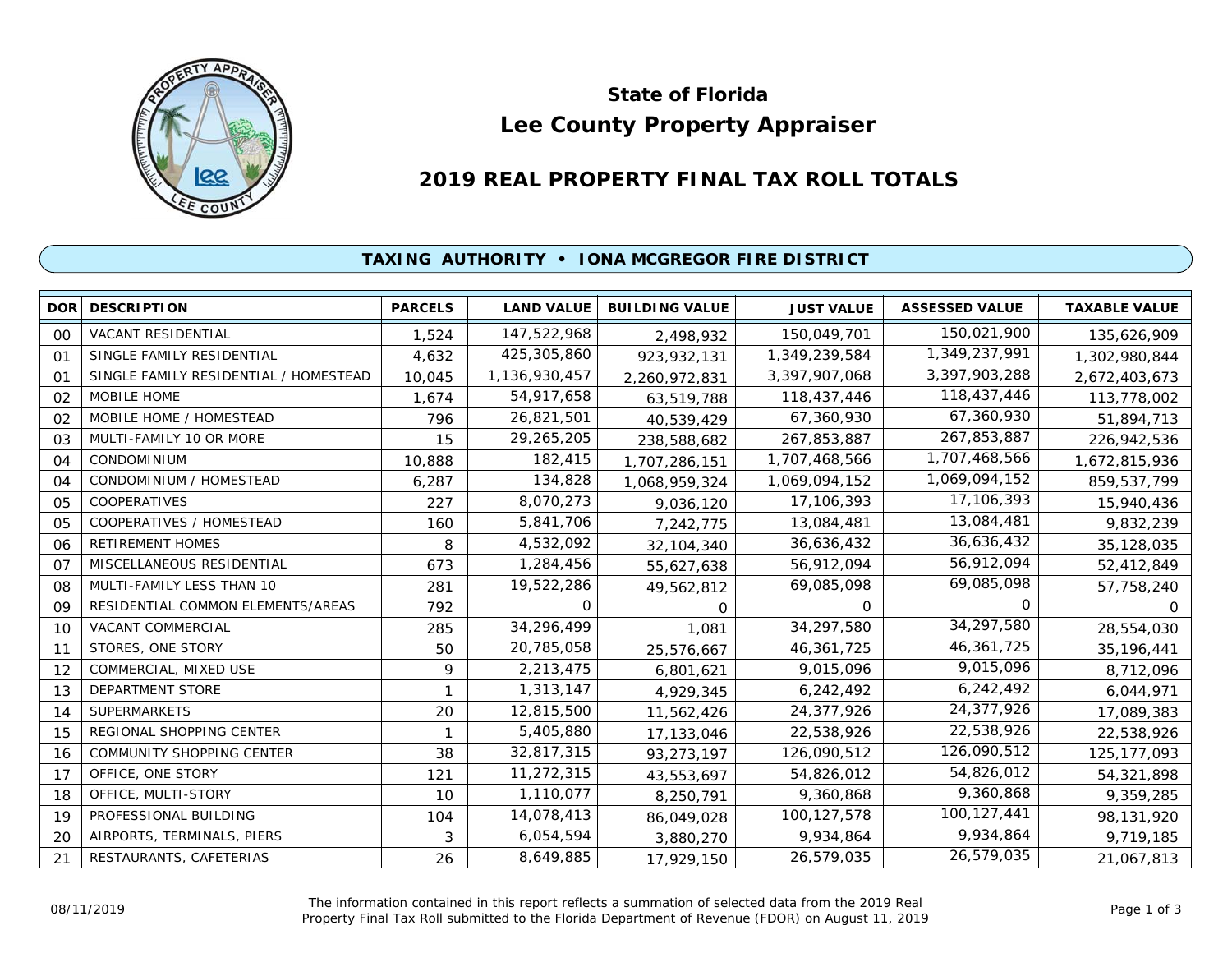### **TAXING AUTHORITY • IONA MCGREGOR FIRE DISTRICT**

| <b>DOR</b> | <b>DESCRIPTION</b>                    | <b>PARCELS</b> | <b>LAND VALUE</b> | <b>BUILDING VALUE</b> | <b>JUST VALUE</b> | <b>ASSESSED VALUE</b> | <b>TAXABLE VALUE</b> |
|------------|---------------------------------------|----------------|-------------------|-----------------------|-------------------|-----------------------|----------------------|
| 22         | DRIVE-IN RESTAURANTS                  | 8              | 4,790,616         | 5,937,186             | 10,727,802        | 10,727,802            | 6,554,588            |
| 23         | FINANCIAL INSTITUTIONS                | 26             | 8,836,982         | 20,759,353            | 29,596,335        | 29,596,335            | 27,683,803           |
| 24         | INSURANCE COMPANY OFFICES             | 8              | 0                 | 911,189               | 911,189           | 911,189               | 911,189              |
| 25         | REPAIR SERVICE SHOPS                  | 3              | $\Omega$          | 661,161               | 661,161           | 661,161               | 661,161              |
| 26         | <b>SERVICE STATIONS</b>               | $\overline{7}$ | 1,755,979         | 2,362,662             | 4,118,641         | 4,118,641             | 2,752,975            |
| 27         | AUTO SALES, REPAIR, ETC               | 19             | 4,409,281         | 4,592,767             | 9,002,048         | 9,002,048             | 8,399,050            |
| 28         | PARKING LOTS, MH PARKS, ETC           | 12             | 50,878,904        | 19,482,337            | 70,361,241        | 70,361,241            | 70,348,760           |
| 32         | ENCLOSED THEATER/AUDITORIUM           | 5              | 872,766           | 2,064,519             | 2,937,285         | 2,937,285             | 2,885,239            |
| 34         | BOWLING ALLEYS, RINKS, ARENAS         | $\overline{2}$ | 69,127            | 212,979               | 282,106           | 282,106               | 282,106              |
| 35         | TOURIST ATTRACTIONS                   | 2              | 1,625,819         | 1,262,680             | 2,888,499         | 2,888,499             | 1,596,061            |
| 38         | GOLF COURSE, DRIVING RANGE            | 6              | 5,416,093         | 7,485,504             | 12,901,597        | 12,901,597            | 12,901,597           |
| 39         | HOTELS, MOTELS                        | 8              | 13,979,530        | 69,610,248            | 83,589,778        | 83,589,778            | 78,114,047           |
| 40         | VACANT INDUSTRIAL                     | 17             | 1,812,188         | 14,934                | 1,827,122         | 1,827,122             | 1,338,916            |
| 41         | LIGHT MANUFACTURING                   | $\overline{4}$ | 471,260           | 1,514,639             | 1,985,899         | 1,985,899             | 1,959,952            |
| 48         | WAREHOUSING, DISTRIBUTION TERMINALS   | 185            | 20,029,789        | 59,974,136            | 80,003,925        | 80,003,925            | 66,419,783           |
| 51         | <b>CROPLAND CLASS I</b>               | $\overline{2}$ | 1,928,798         | 423,348               | 8,124,548         | 2,352,146             | 2,352,146            |
| 54         | TIMBERLAND INDEX 90+                  | 1              | 5,913             | $\Omega$              | 983,740           | 5,913                 | 5,913                |
| 60         | <b>GRAZING LAND CLASS I</b>           | $\overline{7}$ | 213,730           | 527,494               | 4,892,465         | 741,224               | 663,574              |
| 62         | <b>GRAZING LAND CLASS III</b>         | 6              | 1,917             | 0                     | 384,817           | 1,917                 | 1,917                |
| 66         | ORCHARD GROVES, CITRUS, ETC           | 1              | 68,248            | 192,820               | 442,305           | 261,068               | 261,068              |
| 67         | POULTRY, BEES, TROPICAL FISH, RABBITS | $\overline{4}$ | 446,611           | 197,118               | 1,160,237         | 643,729               | 608,211              |
| 68         | DAIRIES, FEED LOTS                    | $\overline{4}$ | 219,826           | 1,465,510             | 2,847,581         | 1,685,336             | 1,353,307            |
| 69         | ORNAMENTALS, MISCELLANEOUS AG         | 25             | 717,239           | 1,527,420             | 7,662,302         | 2,244,659             | 1,900,106            |
| 70         | VACANT INSTITUTIONAL                  | 22             | 3,620,384         | 194                   | 3,620,578         | 3,620,578             | 0                    |
| 71         | CHURCHES, TEMPLES                     | 38             | 17,700,419        | 32,546,133            | 50,246,552        | 50,246,552            | $\mathbf 0$          |
| 72         | PRIVATE SCHOOLS & COLLEGES            | 3              | 4,967,475         | 25,412,472            | 30,379,947        | 30,379,947            | $\mathbf 0$          |
| 73         | PRIVATELY OWNED HOSPITALS             | $\mathbf{1}$   | 1,303,070         | 3,603,287             | 4,906,357         | 4,906,357             | $\Omega$             |
| 74         | HOMES FOR THE AGED                    | 2              | 40,599,106        | 362,479,578           | 412,676,314       | 403,078,684           | 198,356,819          |
| 75         | ORPHANAGES, NON-PROFIT SERVICE        | 18             | 11,952,621        | 48,629,744            | 60,582,365        | 60,582,365            | 31,697,024           |
| 77         | CLUBS, LODGES, UNION HALLS            | 4              | 769,930           | 907,329               | 1,677,259         | 1,677,259             | 187,760              |
| 80         | VACANT GOVERNMENTAL                   | 165            | 7,324,012         | 12,560,579            | 19,884,591        | 19,884,591            | $\mathsf{O}$         |
| 82         | FOREST, PARKS, RECREATIONAL           | 10             | 399,397           | $\Omega$              | 399,397           | 399,397               | $\mathsf{O}$         |
| 83         | PUBLIC COUNTY SCHOOLS                 | 5              | 11,116,402        | 133, 343, 571         | 144,459,973       | 144,459,973           | $\mathsf{O}$         |
| 84         | <b>COLLEGES</b>                       | $\overline{2}$ | 16,501,339        | 128,565,860           | 145,067,199       | 145,067,199           | 0                    |
| 86         | <b>COUNTIES - OTHER</b>               | 12             | 18,986,039        | 25, 134, 756          | 44,120,795        | 44,120,795            | 0                    |